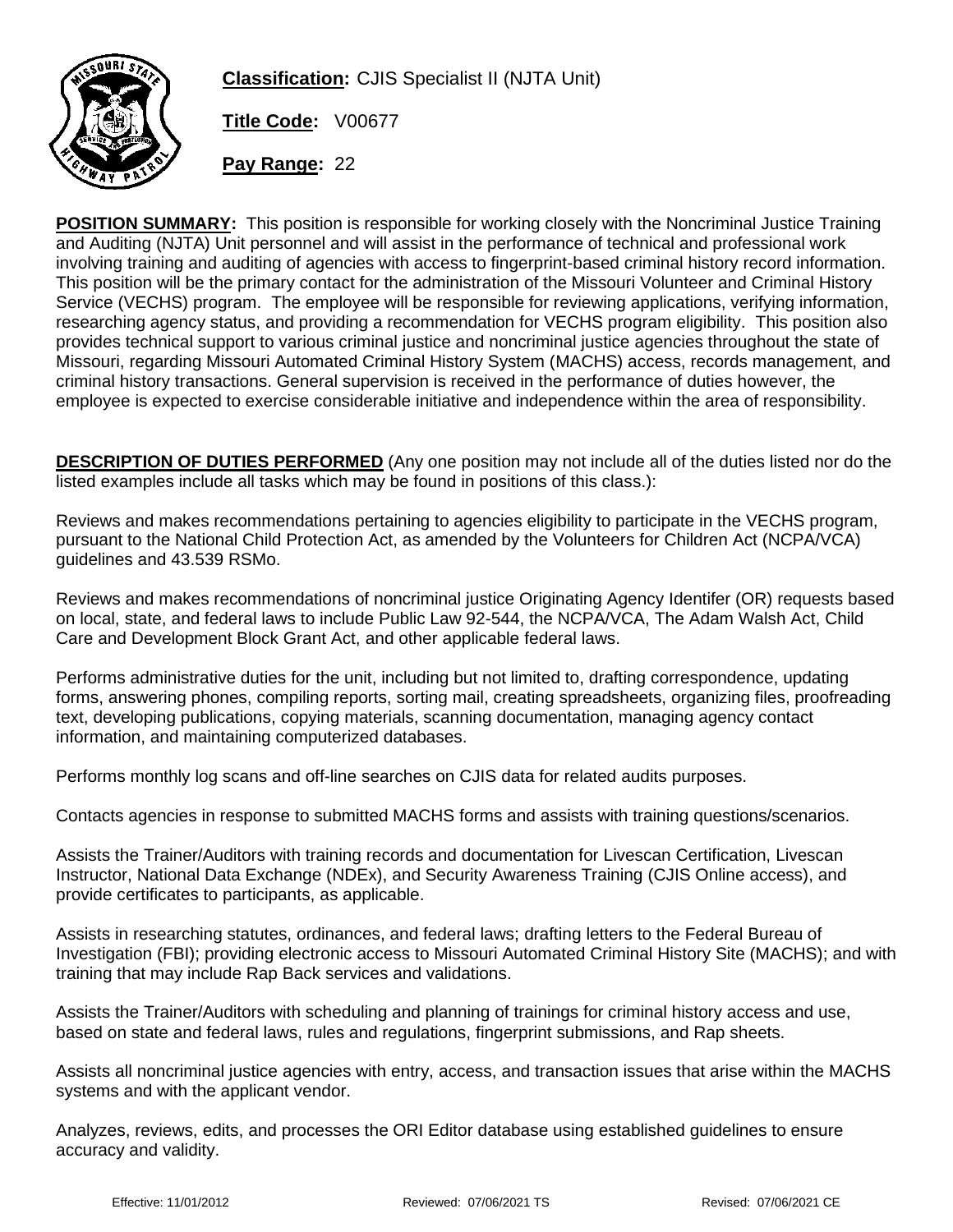Processes user access requests for MACHS accounts on the MACHS website and provides support to agencies with MACHS access issues.

Tracks, develops, and maintains agency surveys on performance.

Assists CJIS personnel with the development, planning, organization, and delivery of training materials.

Compiles and submits statistics on training, auditing, registration, and other reports as requested.

Perform other related work as assigned.

**REQUIRED KNOWLEDGE, SKILLS, AND ABILITIES:** Considerable knowledge of the principles, methods, and techniques in the administration of criminal history records.

Considerable knowledge of state and federal laws, rules and regulations pertaining to the collection, storage, and dissemination of crime report or criminal history information.

Considerable knowledge of the flow of cases through the criminal justice system, with a thorough understanding of the operation of local and state court systems.

Considerable knowledge of Policy Compliance Review Audit program, Missouri VECHS program, and CJIS security policies and standards.

Considerable knowledge of the techniques and the fundamentals of oral and written communications.

Consideralbe knowledge of methods of instruction, preparation of training materials and principles of personnel development.

Considerable knowledge and understanding of the MULES/NCIC/NLETS manuals and contents.

Considerable knowledge and understanding of security and quality control procedures and methodology.

Consideralbe knowledge and understanding of the NCJ Audit/NCIC audit process.

Considerable knowledge of MULES, NCIC, NLETS, and DOR applications.

Considerable knowledge of Microsoft Office software including Word, Access, Excel, and PowerPoint. Basic knowledge and understanding of security and quality control procedures and methodology.

Ability to troubleshoot problems as they arise with MACHS website.

Ability to schedule field research and training and to facilitate meetings.

Ability to operate a personal computer to record statistical data and related reports, build spreadsheets, etc.

Ability to maintain accurate records, files, and documentation.

Ability to work under pressure of performing multiple tasks with varying deadlines while maintaining high quality work.

Ability to exercise judgment and discretion.

Ability to learn to perform entries, proofread, edit, and update data within various computerized databases.